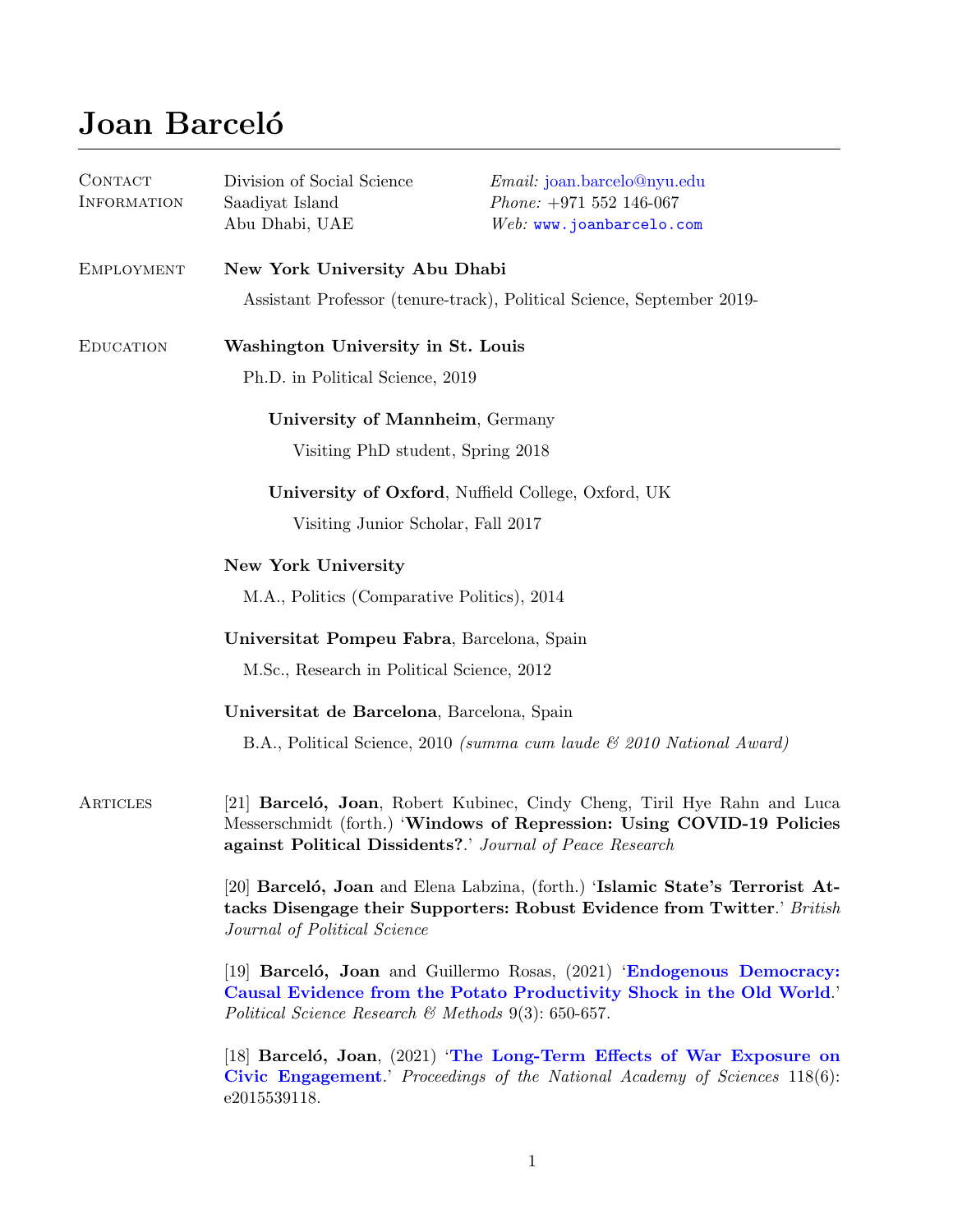[17] Barceló, Joan and Greg Sheen, (2020) '[Voluntary](https://doi.org/10.1371/journal.pone.0242764) Adoption of Social [Welfare-enhancing](https://doi.org/10.1371/journal.pone.0242764) Behavior: Mask-wearing in Spain during the COVID-19 [Outbreak](https://doi.org/10.1371/journal.pone.0242764)'. PLOS One 15(12): e0242764.

[16] Cheng, Cindy, **Joan Barcelo**, Allison Spencer Harttnet, Robert Kubinec, Luca Messerschmidt (2020) 'COVID-19 [Government]( https://www.nature.com/articles/s41562-020-0909-7) Response Event Dataset [\(CoronaNet]( https://www.nature.com/articles/s41562-020-0909-7) v.1.0)'. Nature Human Behaviour 4: 756–768.

[15] Barceló, Joan, and Elena Labzina, (2020), 'Do [Islamic]( https://doi.org/10.1017/S0007123418000340) State's Deadly Attacks [Demotivate,]( https://doi.org/10.1017/S0007123418000340) Deter, or Mobilize Supporters?' British Journal of Political Science 50(4): 1539–1559.

[14] Barceló, Joan, (2020), 'Are Western [Educated]( https://doi.org/10.1017/S0007123417000527) Leaders Less Prone to Initiate [Militarized]( https://doi.org/10.1017/S0007123417000527) Disputes?' British Journal of Political Science 50(2): 535- 566.

[13] Gibson L., James, Christopher Claassen and **Joan Barcelo**, (2020), '[Deplorable](https://journals.sagepub.com/doi/abs/10.1177/1532673X18820864)s: Emotions, Political [Sophistication,](https://journals.sagepub.com/doi/abs/10.1177/1532673X18820864) and Political Intolerance'. American Politics Research 48(2): 252–262.

[12] Muraoka, Taishi and **Joan Barceló**,  $(2019)$ , **The Effect of [District]( http://journals.sagepub.com/doi/abs/10.1177/1354068817740337) Magni**tude on Turnout: [Quasi-Experimental]( http://journals.sagepub.com/doi/abs/10.1177/1354068817740337) Evidence from Non-Partisan Elections under [SNTV.]( http://journals.sagepub.com/doi/abs/10.1177/1354068817740337)' Party Politics 25(4): 632–639.

[11] Barceló, Joan,  $(2019)$ , 'The Clarity of the Majority's [Preference](http://journals.sagepub.com/doi/abs/10.1177/1354068817715803) Moderates the Influence of Lobbying on [Representation.](http://journals.sagepub.com/doi/abs/10.1177/1354068817715803)' Party Politics 25(3): 349–357.

 $[10]$  Barceló, Joan,  $(2018)$ , 'Batons and Ballots: The [Effectiveness]( http://journals.sagepub.com/doi/pdf/10.1177/2053168018781747) of State Violence in Fighting Against Catalan [Separatism]( http://journals.sagepub.com/doi/pdf/10.1177/2053168018781747)'. Research  $\mathcal B$  Politics 5(2): 1–9.

[9] Barceló, Joan,  $(2018)$ , 'The Emotional [Underpinnings](https://doi.org/10.1177/0032321717723508) of Attitudes Toward [Transitional](https://doi.org/10.1177/0032321717723508) Justice.' Political Studies 66(2): 480–502.

[8] Barcelo, Joan and Taishi Muraoka,  $(2018)$ , 'The Effect of [Variance](https://www.sciencedirect.com/science/article/pii/S0261379417300975) in District [Magnitude](https://www.sciencedirect.com/science/article/pii/S0261379417300975) on Party System Inflation.' Electoral Studies 54: 44–55.

[7] Barceló, Joan, (2017), 'Ideological Consistency, Political [Information,](https://doi.org/10.1111/ssqu.12282) and Elite - Mass [Congruence.](https://doi.org/10.1111/ssqu.12282)' Social Science Quarterly 98(1): 144–161.

 $[6]$  Barceló, Joan,  $(2017)$ , 'National [Personality](http://jcc.sagepub.com/content/early/2016/10/18/0022022116678324.abstract) Traits and Regime Type: A [Cross-National](http://jcc.sagepub.com/content/early/2016/10/18/0022022116678324.abstract) Study of 47 Countries. ' Journal of Cross-Cultural Psychology 48(2): 195–216.

[5] Barceló, Joan,  $(2017)$ , 'The Association between [Agreeableness,](http://www.sciencedirect.com/science/article/pii/S0191886916311291) Extraversion, and Support for Secessionist [Movements:](http://www.sciencedirect.com/science/article/pii/S0191886916311291) Evidence from A Large Survey of 33,000 [Respondents](http://www.sciencedirect.com/science/article/pii/S0191886916311291) in Catalonia.' Personality and Individual Dif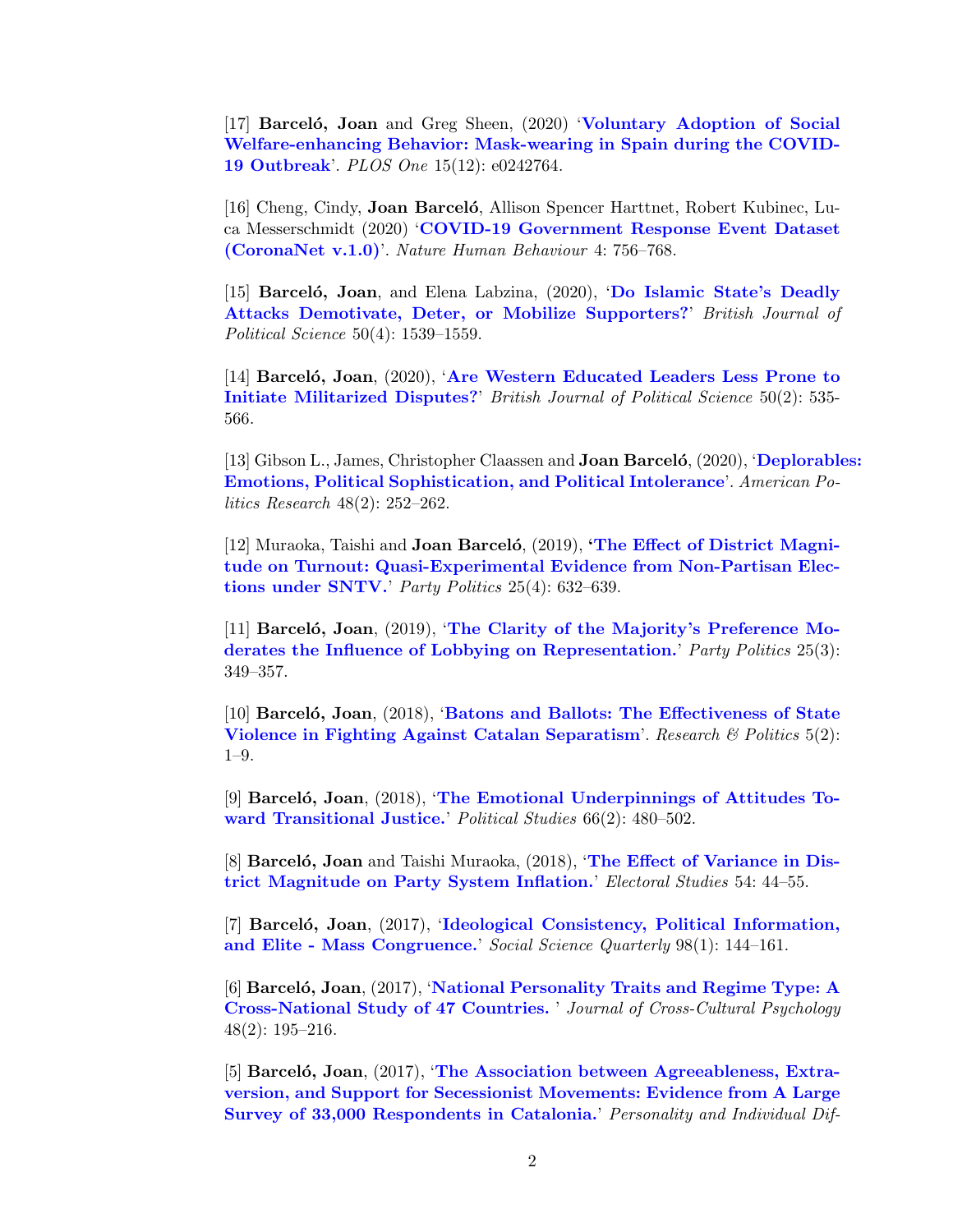ferences 107: 102–107.

 $[4]$  Barceló, Joan,  $(2016)$ , 'Attitudes towards Immigrants and [Immigration](http://www.tandfonline.com/doi/abs/10.1080/02185377.2015.1136228) Policy in Asia and the Pacific: A [Quantitative](http://www.tandfonline.com/doi/abs/10.1080/02185377.2015.1136228) Assessment of Current [Theoretical](http://www.tandfonline.com/doi/abs/10.1080/02185377.2015.1136228) Models Beyond Western Countries.' Asian Journal of Political Science 24(1): 87–123.

[3] Barceló, Joan; Peter Clinton and Carles Samper Seró, (2015), '[National](http://www.tandfonline.com/doi/abs/10.1080/14660970.2014.882826) Identity, Social [Institutions](http://www.tandfonline.com/doi/abs/10.1080/14660970.2014.882826) and Political Values. The Case of FC Barcelona and Catalonia from an [Intergenerational](http://www.tandfonline.com/doi/abs/10.1080/14660970.2014.882826) Comparison.' Soccer  $\mathcal C$  Society 16(4): 469–481.

 $[2]$  Barceló, Joan,  $(2014)$ , '[Contextual](http://onlinelibrary.wiley.com/doi/10.1111/nana.12080/abstract?userIsAuthenticated=false&deniedAccessCustomisedMessage=) Effects on Subjective National Iden[tity.](http://onlinelibrary.wiley.com/doi/10.1111/nana.12080/abstract?userIsAuthenticated=false&deniedAccessCustomisedMessage=)' Nations and Nationalism 20(4): 701–720.

[1] Barceló, Joan,  $(2014)$ , '[Re-examining](http://www.tandfonline.com/doi/abs/10.1080/13532944.2014.969215) a Modern Classic: Does Putnam's Making Democracy Work Suffer from [Spuriousness?](http://www.tandfonline.com/doi/abs/10.1080/13532944.2014.969215)' Modern Italy 19(4): 457–471.

Book **CHAPTERS** [3] Gibson L., James; Christopher Claassen and **Joan Barcelo**, (2020) **[Putting](https://books.google.es/books?id=mDDNDwAAQBAJ&pg=PT52&lpg=PT52)** Groups Back Into the Study of Political [Intolerance](https://books.google.es/books?id=mDDNDwAAQBAJ&pg=PT52&lpg=PT52)'. In Borgida et al. At the Forefront of Political Psychology: Essays in Honor of John L. Sullivan. Routledge.

> [2] Labzina, Elena, Joan Barceló, and Norman Schofield (2017), '[Valence](http://www.springer.com/us/book/9783319445816) and [Ideological](http://www.springer.com/us/book/9783319445816) Proximity in the Rise of Minority Parties: Spanish General [Elections,](http://www.springer.com/us/book/9783319445816) 2008 and 2011'. In Schofield, N. and G. Caballero. (coord.), State, Institutions and Democracy: Contributions of Political Economy, pp. 105–142. Springer.

> [1] Martínez-Herrera, Enric and **Joan Barceló**,  $(2014)$ , '[Identidades](https://goo.gl/TkDJZC) y Nacionalismos Territoriales en las elecciones autonómicas de 2011–2012'[Identities] and Territorial Nationalisms in the Regional Elections of  $2011-2012$ . In Pallarés, F. (coord.), Las elecciones auton´omicas de 2009–2012 [The Regional Elections of  $2009 - 2012$  (pp. 307–338). Madrid: Centro de Investigaciones Sociológicas.

OTHER. **PUBLICATIONS** Cheng, Cindy, Luca Messerschmidt, Svanhildur Thorvaldsdottir, Clara Albrecht, Christa Hainz, Tanja Stitteneder, Joan Barceló, Vanja Grujic, Allison Spencer Hartnett, Robert Kubinec, Timothy Model, and Caress Schenk, (2021), '[Tracking](https://www.cesifo.org/DocDL/CESifo-Forum-2021-3-20-May.pdf##page=49) [Government](https://www.cesifo.org/DocDL/CESifo-Forum-2021-3-20-May.pdf##page=49) Responses to Covid-19: The CoronaNet Research Project'. cesifo Forum, 22 (May).

> Cindy Cheng, Luca Messerschmidt, **Joan Barceló**, Allison Spencer Hartnett, Vanja Grujic, Robert Kubinec, Timothy Model, and Caress Schenk, (2020), '[Behind](https://socialsciences.nature.com/posts/behind-coronanet-how-we-built-our-dataset) [CoronaNet:](https://socialsciences.nature.com/posts/behind-coronanet-how-we-built-our-dataset) How we built our dataset'. Behavioural and Social Sciences at Nature Research.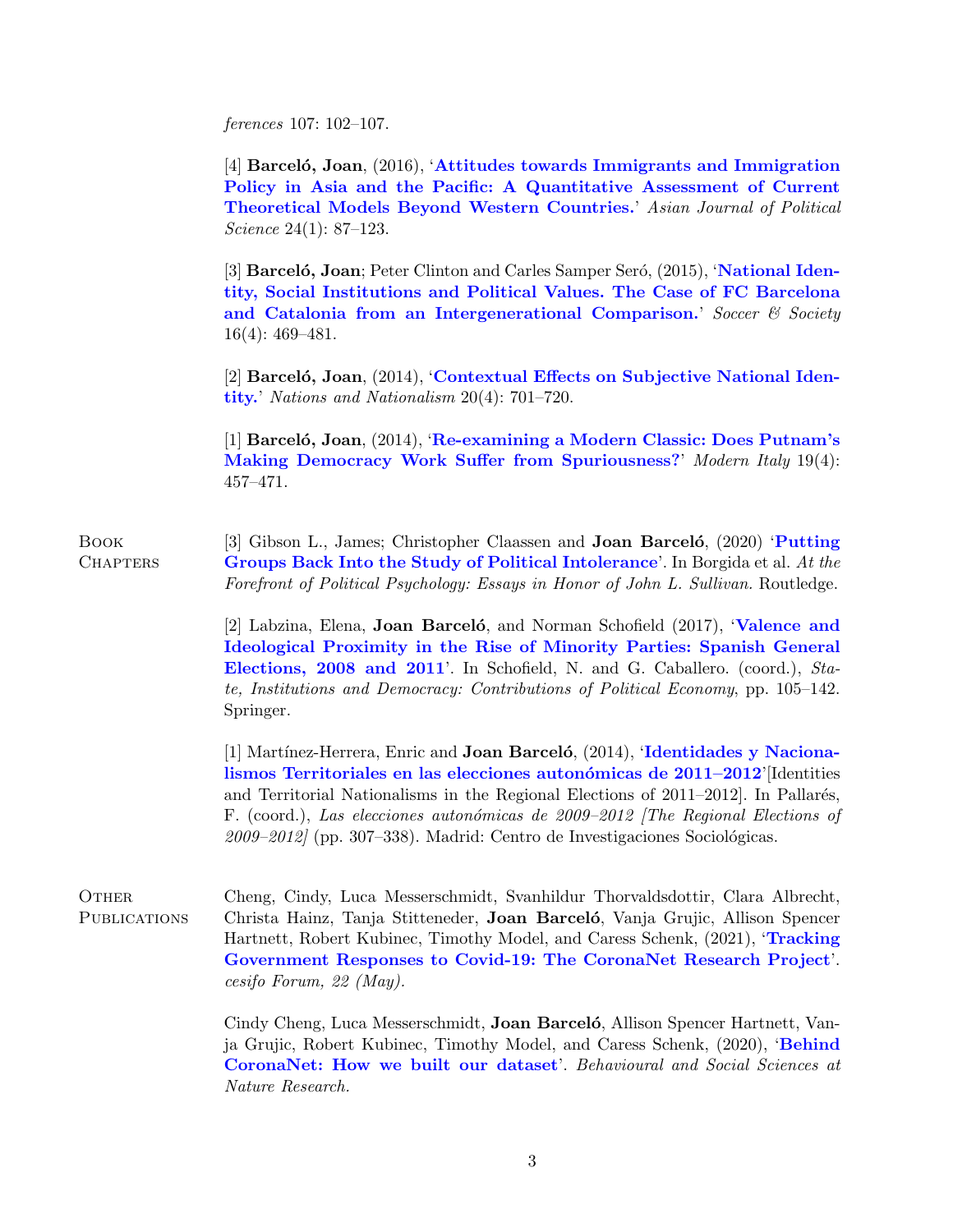Barceló, Joan, (2013), 'The Battle for the [Secession:](https://papers.ssrn.com/sol3/papers.cfm?abstract_id=2276571) Catalonia versus [Spain](https://papers.ssrn.com/sol3/papers.cfm?abstract_id=2276571)'. Journal of Political Inquiry (Spring): 1-7.

Barceló, Joan, (2012), '[Contextual](https://www.icps.cat/archivos/WorkingPapers/wp311.pdf) Effects on Subjective National Identity and [Nationalist](https://www.icps.cat/archivos/WorkingPapers/wp311.pdf) Vote in Catalonia'. Institut de Ciències Polítiques i Socials, Working Paper no. 311.

**WORKING PAPERS** Kubinec, Robert, Joan Barceló, et al. 'Cross-National Measures of the Intensity of COVID-19 Public Health Policies' Working Paper

> Barceló, Joan and Mauricio Vela Baron 'The Political Responsiveness to Conflict Victims: Evidence from a Countrywide Field Experiment in Colombia' Working Paper

> Barceló, Joan and Greg Sheen 'Double Standards in Human Rights Assessment in China: Experimental Evidence Across Seven Democracies.' Working Paper

> Barceló, Joan, Greg Sheen, Hans Tung, Wen-Chin Wu 'The Nation of Vaccine Development Influences Vaccine Acceptance.' Working Paper

> Barceló, Joan and Taishi Muraoka, 'The Ideological Legacy of Regime Transitions: Political Conservatism as a Response to Political Uncertainty.' Working Paper

> Barceló, Joan, 'Threat rhetoric, conflict history, and support for separatist parties: Evidence from a randomized field experiment.' Working Paper

> Kubinec, Robert, Luiz Carvalho, Joan Barceló, Cindy Cheng, Luca Messerschmidt, Derek Duba, and Matthew S. Cottrell, 'Fear, Partisanship and the Spread of COVID-19 in the United States.' Working Paper

Fellowships and Grants NYUAD COVID-19 Facilitator Research Fund (\$30,000) New York University - Abu Dhabi, 2020

> Baden-Württemberg-Stipendium Award (\$3,000) Baden-Württemberg Stiftung, 2018

University Graduate Fellowship Washington University in St. Louis, Department of Political Science, 2014–2019.

Graduate Research Seed Grant (\$2.000) Washington University in St. Louis, Department of Political Science, 2018.

Summer Travel Reimbursement (\$500) Washington University in St. Louis, Graduate School of Arts & Sciences, 2018.

# Washington University Conference Travel Grant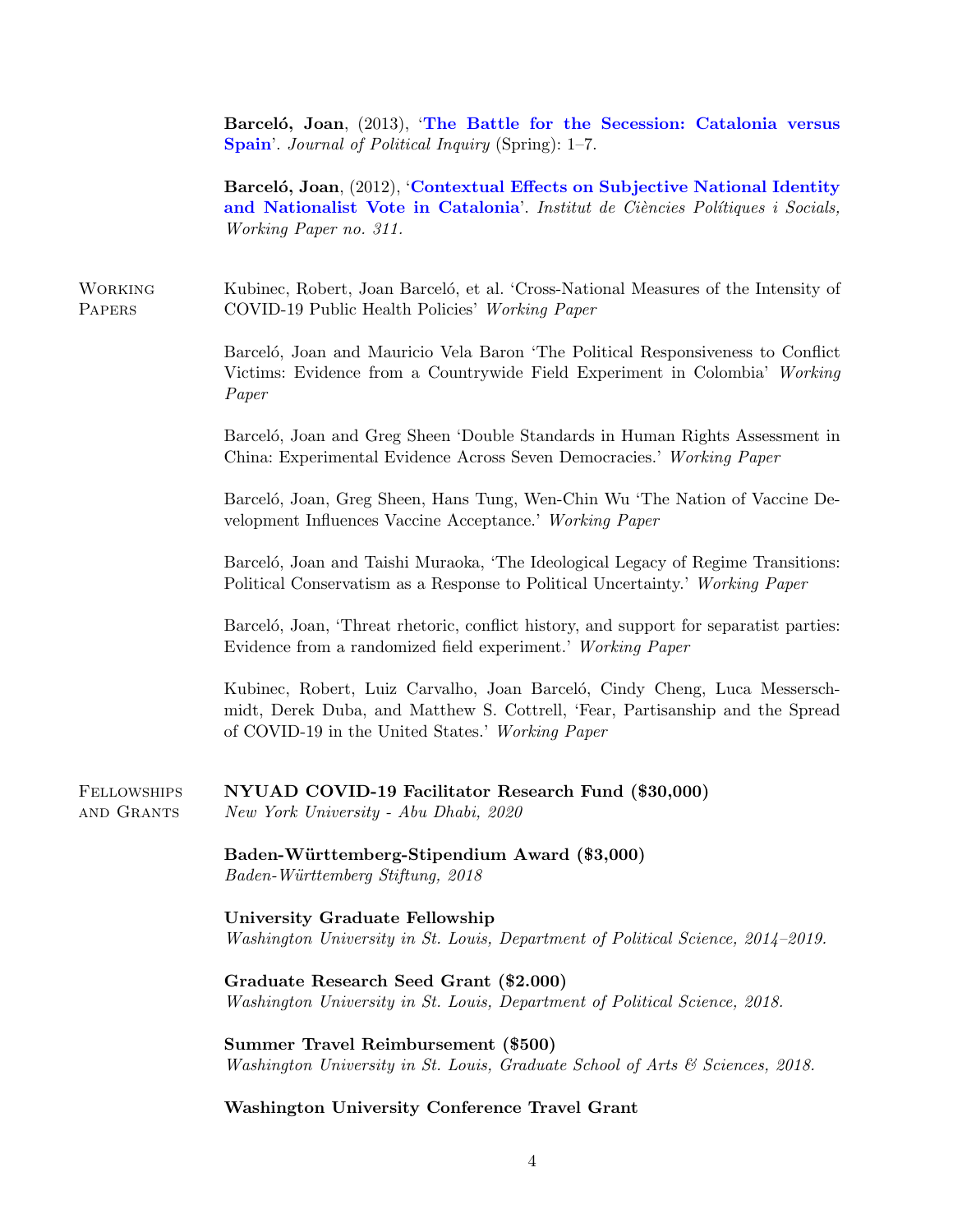Washington University in St. Louis, 2015–2019.

# WESSI Travel Grant

New York University Abu Dhabi, 2018.

# NYU Global Research Initiative Visiting Graduate Student Fellowship New York University Shanghai, 2012.

#### NYU Conference Travel Grant

New York University, 2013–2014.

# 'La Caixa' Graduate Fellowship Program to the USA La Caixa, 2012–2014.

# Fellowship 'Màster Excel.lència'

Best entering political science student in the M.A. at the Universitat Pompeu Fabra. Catalunya Caixa, 2011.

#### Graduate Research Symposium Social Science Award

AWARDS AND Best Paper in the Social Sciences (2nd place) Washington University in St. Louis, 2017

# Stein Rokkan Award

Prizes

Best PhD student presenting at the IPSA Annual Meeting International Political Science Association, 2016

## Antoinette Dames Prize

Outstanding Paper in a Graduate Level Course in Political Science Washington University in St. Louis, 2016

# Prestage-Cook Travel Award

Graduate student first-time presenter at SPSA Southern Political Science Association, 2016.

Research Initiation Award

Institut de Ciències Poltíques i Socials, ICPS, 2012.

National Award 2010 (Premio Nacional Fin de Carrera 2010) Best Student Graduating in the Social Sciences in Spain. Spanish Ministry of Education.

Extraordinary Prize (Premio Extraordinario Fin de Carrera 2010) Highest GPA in the Class 2010 Universitat de Barcelona

Conference APSA (2018, 2012 scheduled); MPSA (2020, 2019, 2017, 2013); SPSA (2017, 2016); Presentations IPSA–WCPS (2016); IMEBESS (2018); ISPP (2014); UAA (2013).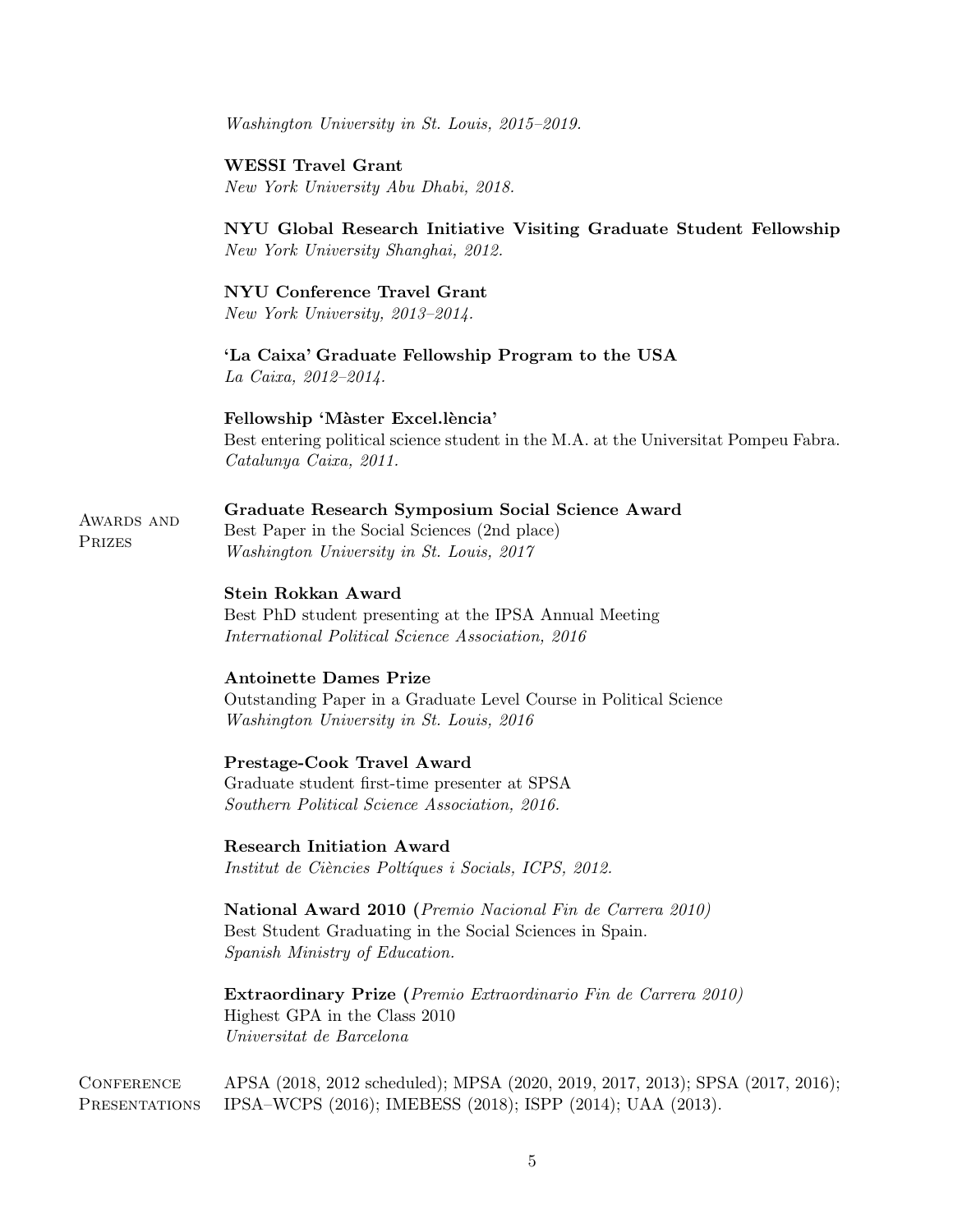| OTHER<br><b>PRESENTATIONS</b><br>AND INVITED<br><b>TALKS</b> | Tamkeen Speaker Series, 2021<br>Analytic Exchange, U.S. State Department, Intelligence and Research Bureau, 2021.<br>The First Joint Conference of the American Political Science Association and the<br>Korea Political Science Association, 2020.<br>Sessions Acadèmiques 2017-18, University of Barcelona (UB), 2018.<br>Center of Experimental Social Sciences, Nuffield College, University of Oxford. 2017                                                                                                                                                                                                                                                                                                                                                                                                                                                                                                                                                                                                                                             |  |
|--------------------------------------------------------------|--------------------------------------------------------------------------------------------------------------------------------------------------------------------------------------------------------------------------------------------------------------------------------------------------------------------------------------------------------------------------------------------------------------------------------------------------------------------------------------------------------------------------------------------------------------------------------------------------------------------------------------------------------------------------------------------------------------------------------------------------------------------------------------------------------------------------------------------------------------------------------------------------------------------------------------------------------------------------------------------------------------------------------------------------------------|--|
| OTHER<br>PRESENTATIONS<br>AND INVITED<br><b>TALKS</b>        | Winter Experimental Social Sciences Institute (WESSI), NYU Abu Dhabi. 2018.<br>CPAC, Comparative Politics Annual Conference: Poster Session, St. Louis. 2017<br>WISE, Washington-Illinois Student Exchange, Urbana-Champaign. 2017<br>WUSTL Graduate Research Symposium, St. Louis. 2017<br>NYU Hamilton Center Graduate Student Conference, New York. 2013<br>Center for German and European Studies Conference, St. Petersburg. 2012                                                                                                                                                                                                                                                                                                                                                                                                                                                                                                                                                                                                                       |  |
| <b>SERVICE</b>                                               | Reviewer, American Journal of Political Science; American Political Science Re-<br>view; British Journal of Political Science; Comparative Political Studies; Crime, Law<br>and Social Change; Current Sociology; Democratization; Electoral Studies; Interna-<br>tional Journal of Public Opinion Research; International Migration Review; Inter-<br>national Organizations; International Studies Quarterly; Journal of Cross-Cultural<br>Psychology; JCMS: Journal of Common Market Studies; Journal of Politics; Jour-<br>nal of Social and Political Psychology; Latin American Political Studies; Party Poli-<br>tics; Personality and Individual Differences; PLOS One; Political Behavior; Political<br>Communication; Political Science Research & Methods; Political Studies; Political<br>Studies Review; Research & Politics; Revista Española de Ciencia Política; SAGE<br>Open; FWF Austrian Science Fund; and, chapters in Springer edited volume (ed.<br>Norman Schofield and Gonzalo Caballero). See verified reviewer profile on Publons. |  |
|                                                              | Ethics Reviewer, Center of Experimental Social Sciences, CESS.                                                                                                                                                                                                                                                                                                                                                                                                                                                                                                                                                                                                                                                                                                                                                                                                                                                                                                                                                                                               |  |
|                                                              | Discussant, <i>MPSA</i> ; <i>CPAC</i> .                                                                                                                                                                                                                                                                                                                                                                                                                                                                                                                                                                                                                                                                                                                                                                                                                                                                                                                                                                                                                      |  |
|                                                              | Chair, MPSA; ISPP.                                                                                                                                                                                                                                                                                                                                                                                                                                                                                                                                                                                                                                                                                                                                                                                                                                                                                                                                                                                                                                           |  |
| ADDITIONAL<br>TRAINING                                       | Winter Experimental Social Sciences Institute (WESSI) Workshop at New York<br>University Abu Dhabi, Abu Dhabbi (UAE), January, 2018.                                                                                                                                                                                                                                                                                                                                                                                                                                                                                                                                                                                                                                                                                                                                                                                                                                                                                                                         |  |
|                                                              | Empirical Implications of Theoretical Models (EITM), University of California at<br>Berkeley, Berkeley (USA), June-July, 2017.                                                                                                                                                                                                                                                                                                                                                                                                                                                                                                                                                                                                                                                                                                                                                                                                                                                                                                                               |  |
|                                                              | Improving Presentation Skills for Teaching, TA-Training Workshop, Washington<br>University in St. Louis, St. Louis (USA), August, 2016.                                                                                                                                                                                                                                                                                                                                                                                                                                                                                                                                                                                                                                                                                                                                                                                                                                                                                                                      |  |
|                                                              | CEU Summer School in Political Psychology: Social Interaction in the Context of<br>Attitudes and Ideologies, Central European University, Budapest (Hungary), 2015.                                                                                                                                                                                                                                                                                                                                                                                                                                                                                                                                                                                                                                                                                                                                                                                                                                                                                          |  |